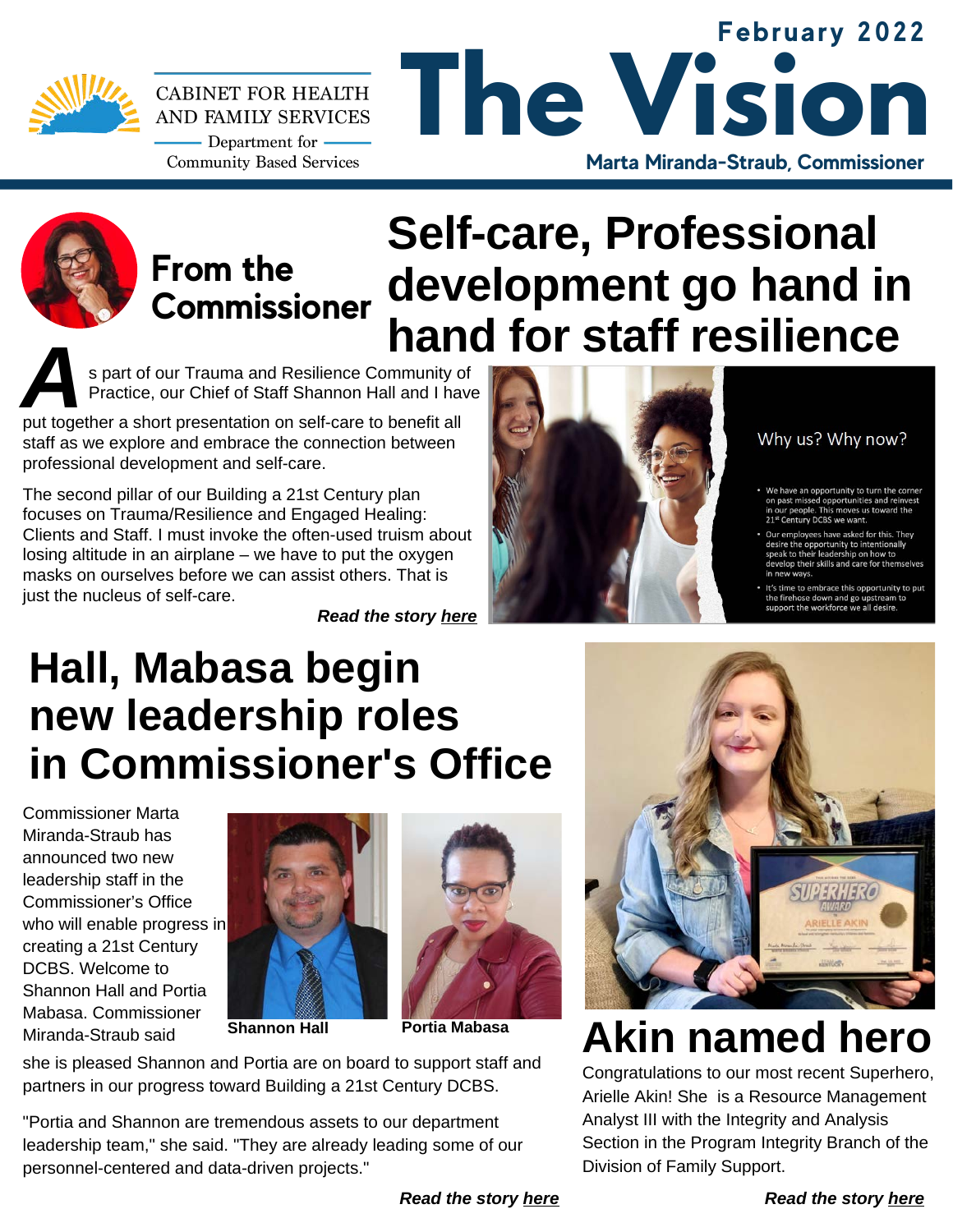#### Page 2 The Vision

## **Equity ABC Corner: Levels of Intervention and Primordial and Primary Prevention**

Welcome to Equity ABCs, a monthly corner in our DCBS newsletter written by Dr. Brandy Kelly Pryor, Health Equity [Advisor for DCBS and Founder of BKP](http://www.bkpstrategies.com/) Strategies.

At BKP, we developed a program tool, E is for Equity: Equity ABCs, and these corners, introduced in October 2021, represent that work.

- 1. Read <u>[the newsletter](https://chfs.ky.gov/agencies/dcbs/oc/Documents/dcbsnewsletterjan.pdf) a</u>nd this corner and tell other staff.
- 2. Take the quick 2 min surve[y](https://docs.google.com/forms/d/1aX8TBw0goH4cYc_KMqRBwk1YMPZ-9DE0KhIU4eBBqHI/prefill) [here](https://docs.google.com/forms/d/1aX8TBw0goH4cYc_KMqRBwk1YMPZ-9DE0KhIU4eBBqHI/prefill).
- 3. Suggest more words at any time [here.](https://docs.google.com/forms/d/1V5uQSPNzctUlNqghs0DeRf_K8P_KI8yRuhtvuZFvU-Q/prefill)

On to this month's concept ... Levels of Intervention (Primary Prevention).

Levels of Intervention, also known as the types of prevention are popularly discussed in research in three parts (primary, secondary, and tertiary). As you can see from the picture, all three forms of intervention impact each other and are important for different populations. Did you know that there is a fourth level of prevention that is the basis and the foundation of primary prevention?

*[Read the story here](https://drive.google.com/file/d/17MnqNSVqpjiugdLdjhf6Nx_R64l7oFUs/view?usp=sharing)*

**Dr. Brandy Kelly Pryor**





## **March is Social Work Month**

March is Social Work Month, a time to celebrate the great profession of social work and members of its dedicated community.

The National Association of Social Workers (NASW) theme for Social Work Month 2022 is "The Time is Right for Social Work."



THE TIME IS RIGHT **FOR SOCIAL WORK** 

During Social Work Month, we can take time to learn more about the many positive contributions of the profession. NASW offers a toolkit with several resources to celebrate social workers.

[Check out the toolkit at www.socialworkers.org/News/Social-Work-](http://www.socialworkers.org/News/Social-Work-Month)Month.

DCBS needs more social workers and social services support staff. If you or someone you know is interested in joining us, please visit the Kentucky Personnel Cabinet site at [https://bit.ly/3bnm43v.](https://bit.ly/3bnm43v) Click "Search Jobs" and scan statewide openings for DCBS. You can make a difference. The time is right to join DCBS!

## **Training Update**

Eastern Kentucky University's Training Resource Center is proud to announce that Foundations in Child, Family and Adult Services (formerly known as The Academy) will be piloted beginning Feb. 21.

This new skill-based training series is designed for recently hired Protection and Permanency workers and will include the following trainings: Social Work Principles, Intake Process Systems Parts 1-2, CPS Assessment Skills and Policies Parts 1-2, Case Management: Case Planning, Case Management: Out of Home Care, and Child Sexual Abuse in Child Welfare. This series spans over four months, allowing for concept building, skill practice, and in-the-field demonstration.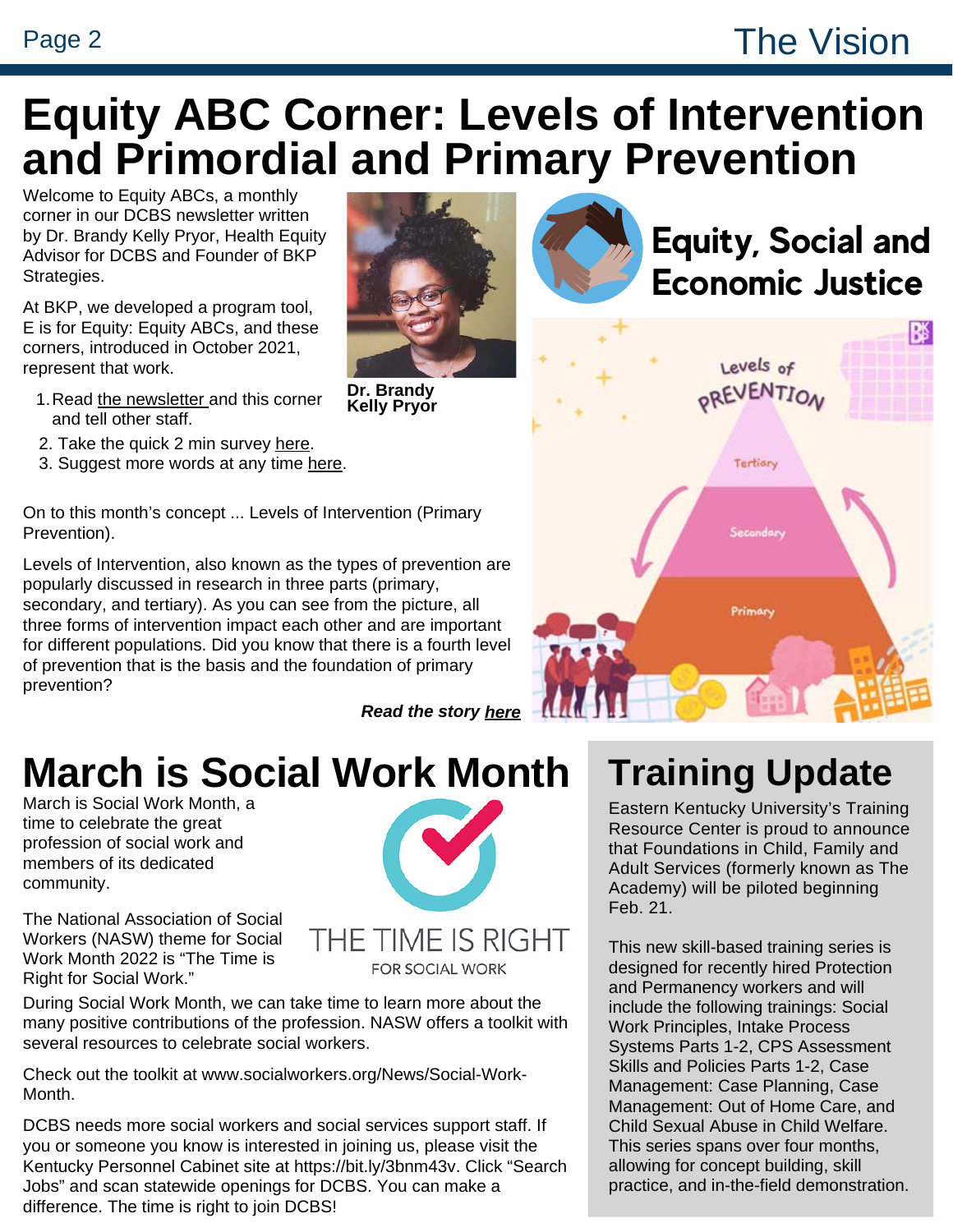# **Page 3 The Vision**

# **Leadership models self-care in video**

A new [video](https://youtu.be/aE0cn-svTaw) features Secretary Eric Friedlander, Commissioner Marta Miranda-Straub and CHFS executive leaders sharing how they achieve self-care. Self-care is not a one size fits all, it needs to be individualized. If you haven't seen it, please take time to watch and listen. This is part of our foundation for creating a culture where self-care is seen as the expectation for our work – not a luxury and not a reward. Everyone at every level can model and support self-care.

Watch the video message [here](https://youtu.be/aE0cn-svTaw).

Secretary Friedlander and leadership team share thoughts on practicing self-care



## **Gov. Beshear: Federal funding to help Kentuckians in need pay household utility bills**

Gov. Andy Beshear recently announced federal funding that will help low-income Kentuckians pay their heating and cooling bills. Kentucky will receive \$1,572,878 through the Low-Income Home Energy Assistance Program (LIHEAP), the first installment of a five-year, \$500 million investment in LIHEAP provided by the Bipartisan Infrastructure Law.

"This assistance is the latest form of support to help our Kentucky families pay for critical bills," said Gov. Beshear. "Eligible households will receive vital support to help them stay safe and healthy, something that becomes even more important during the harshest weather months. No one should have to make the tough choices about which bills to pay, and this program is in place to safely and reliably warm and cool the homes of Kentuckians in greatest need."



Low-Income Home Energy Assistance Program

Human Services allocates funding to Kentucky through the Division of Family Support in CHFS, which contracts with Community Action Agencies across the state to receive LIHEAP applications and provide recipient benefits.

CHFS Secretary Eric Friedlander said the program provides support beyond heating and cooling, acknowledging that it also provides crisis assistance, weatherization and other vital services.

Residents interested in applying for this assistance may call 1-866-674- 6327. Get more information about [Kentucky LIHEAP](https://chfs.ky.gov/agencies/dcbs/dfs/pdb/Pages/liheap.aspx) at [https://bit.ly/3h5vjHK.](https://bit.ly/3h5vjHK)

# $Living \rightarrow$  Well Keep your LivingWell promise

Employees enrolled in health insurance coverage through the Kentucky Employees' Health Plan (KEHP) can take advantage of tools that support their well-being journey and earn up to \$480 in premium discounts for 2023. Complete the health assessment or a biometric screening by July 1, 2022, to achieve the LivingWell Promise and earn up to \$480 a year (\$40 per month) in premium discounts for 2023.

Learn important numbers that can help you take steps to reduce health risks and earn \$25 in Engagement Rewards when you complete a screening.

Learn how and see rewards available at [https://www.kehplivingwell.com.](https://www.kehplivingwell.com/)

The U.S. Department of Health and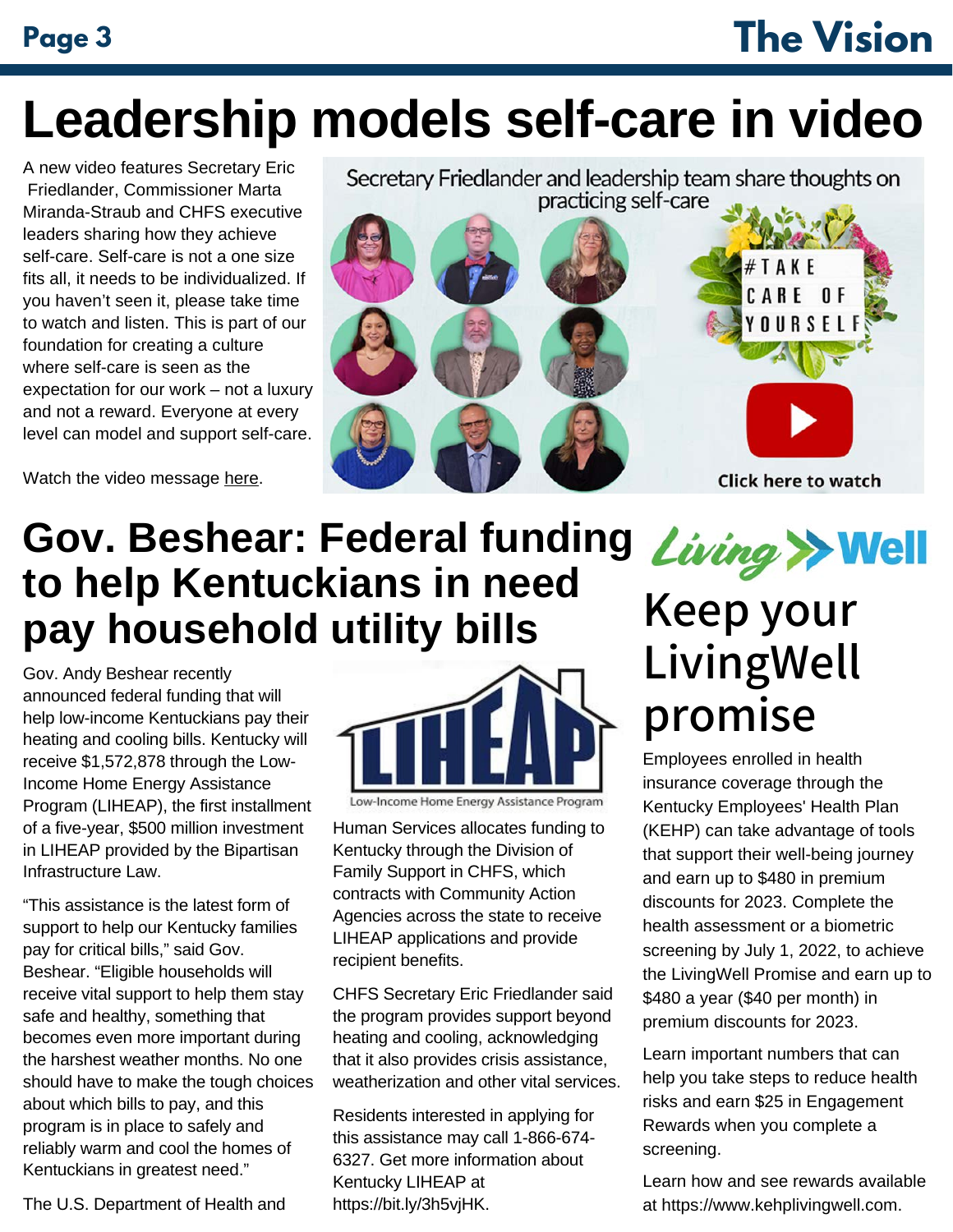# **Page 4 The Vision**

# **2021 DCBS Accomplishments Report Update: Program numbers show progress**

Our DCBS 2021 [Accomplishments](https://chfs.ky.gov/agencies/dcbs/oc/Documents/dcbs2021accomplishments.pdf) Report (see it [here\)](https://chfs.ky.gov/agencies/dcbs/oc/Documents/dcbs2021accomplishments.pdf) summarized how in the last year, DCBS and our partners met the moment of need for our clients time after time. Now, new figures are available that show a more comprehensive review of our impact through service.

| <b>Month</b> | <b>Total</b> | <b>Regular</b> | EA           | P-EBT        |
|--------------|--------------|----------------|--------------|--------------|
| January      | \$131M       | <b>\$89M</b>   | \$42M        | $\mathbf 0$  |
| February     | \$150M       | \$106M         | \$44M        | $\mathbf{0}$ |
| March        | \$134M       | <b>\$91M</b>   | <b>S44M</b>  | $\bf{0}$     |
| April        | \$787M       | <b>\$85M</b>   | \$44M        | \$658M       |
| May          | \$154M       | <b>\$80M</b>   | \$43M        | \$30M        |
| June         | \$209M       | <b>\$82M</b>   | <b>\$75M</b> | <b>\$52M</b> |
| July         | \$158M       | <b>\$76M</b>   | \$54M        | <b>\$28M</b> |
| August       | \$405M       | <b>\$72M</b>   | \$53M        | \$281M       |
| September    | \$128M       | <b>\$77M</b>   | \$50M        | \$1M         |
| October      | \$132M       | <b>\$81M</b>   | <b>\$51M</b> | \$35K        |
| November     | \$136M       | <b>\$84M</b>   | <b>\$52M</b> | \$7K         |
| December     | \$133M       | <b>\$82M</b>   | \$51M        | \$3K         |
| <b>Total</b> | \$2.7B       | \$1B           | \$603M       | \$1B         |

**Families Served Through DCBS Prevention Services** (SFY22 - FPP, KSTEP, START, MST Prevention Pilot)



#### **Family Support - 2021 Call Services**

|                                   | 3,112,894<br><b>Calls Received</b>                    | A   |
|-----------------------------------|-------------------------------------------------------|-----|
|                                   | 2,239,752<br><b>Calls Answered Inbound</b>            |     |
|                                   | 365,329<br><b>Callbacks and Flowout Calls</b>         | aco |
|                                   | 15 minutes, 30 seconds<br><b>Average Answer Speed</b> |     |
| 507,813<br><b>Calls Abandoned</b> | 16.31%<br><b>Abandonment Rate</b>                     |     |
|                                   |                                                       |     |

#### **Child Protective Services - 2021 Intakes** eports received) and Investigations

Il intakes that met criteria (including CPS & APS): 115.015

**Intakes that met** eptance criteria: 38,862

inding of substantiated child abuse/neglect: 9,295 (23.92%)

**Finding of Family in Need of Services: 2,325 (5.98%)**